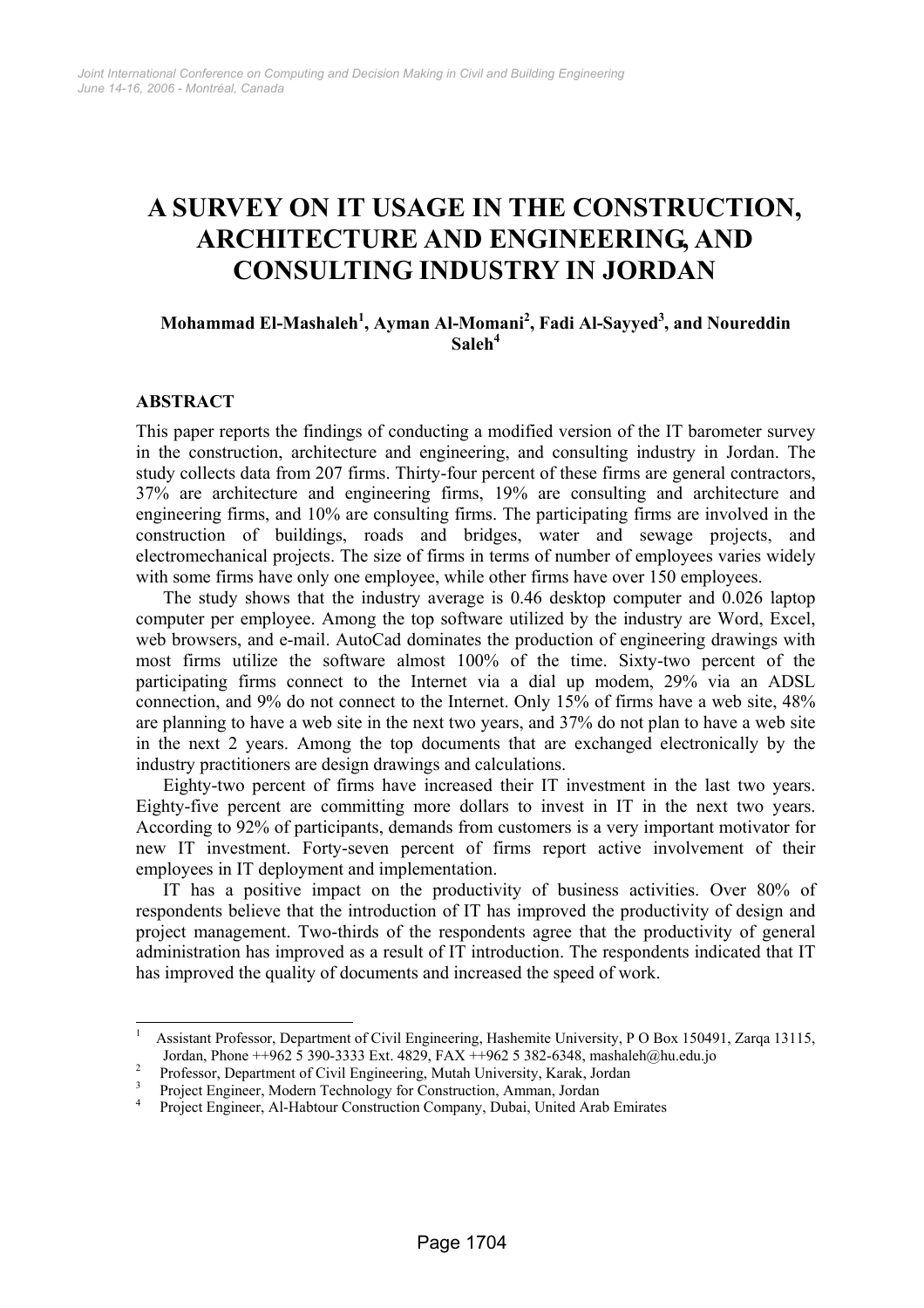The perceived benefits for IT adoption according to the respondents are better quality of work, work done more quickly, better financial control, better communications, faster and simpler access to common data, greater flexibility to satisfy customers, possibility of sharing common information, easier to use lots of data, and possibility of telecommuting. The main obstacles for IT use are investment costs too high and greater know-how required from staff.

In conclusion, this paper benchmarks current IT usage, availability, and perceived impact in the construction, architecture and engineering, and consulting industry in Jordan. Such benchmarking is of prime importance to both construction education and practice to understand current trends, forecast future directions, and conduct international comparisons.

#### **KEY WORDS**

information technology, construction, benchmarking, survey, Jordan.

#### **INTRODUCTION**

This paper reports the findings of conducting a modified version of the IT barometer survey in the construction, architecture and engineering, and consulting industry in Jordan. The ITbarometer survey was developed by Samuelson (1998). Since its initiation, the IT-barometer survey was conducted in several countries: Finland, Denmark, and Sweden (Howard et al., 1998); Canada (Rivard, 2000); and Singapore (Hua, 2005).

The current study collects data from 207 firms. Thirty-four percent of these firms are general contractors, 37% are architecture and engineering firms, 19% are consulting and architecture and engineering firms, and 10% are consulting firms. The participating firms are involved in the construction of buildings, roads and bridges, water and sewage projects, and electromechanical projects.

The study contributes a valuable benchmark to understand current IT trends in the construction industry in Jordan, forecast future directions, and conduct international comparisons. The paper unfolds as follows: research methodology, results and analysis, and conclusions.

#### **RESEARCH METHODOLOGY**

The sample of the study was compiled from member lists of Jordan Contractors Association and Jordan Engineers Association. Two-hundred and fifty firms were randomly selected and contacted for potential participation in the survey. Two-hundred and seven firms agreed to participate in the interview questionnaire, while 37 firms declined participation.

The participating firms were interviewed during the period of June 2004 and January 2005. The interviewees are general managers, managers, architects, and engineers. As mentioned earlier, the interview questionnaire utilized in the study is a modified version of the IT-barometer survey.

#### **RESULTS AND ANALYSIS**

This section presents the results and analysis of the survey. The study collected data from 207 firms. As shown in Figure 1, 34% of the participating firms are general contractors, 37%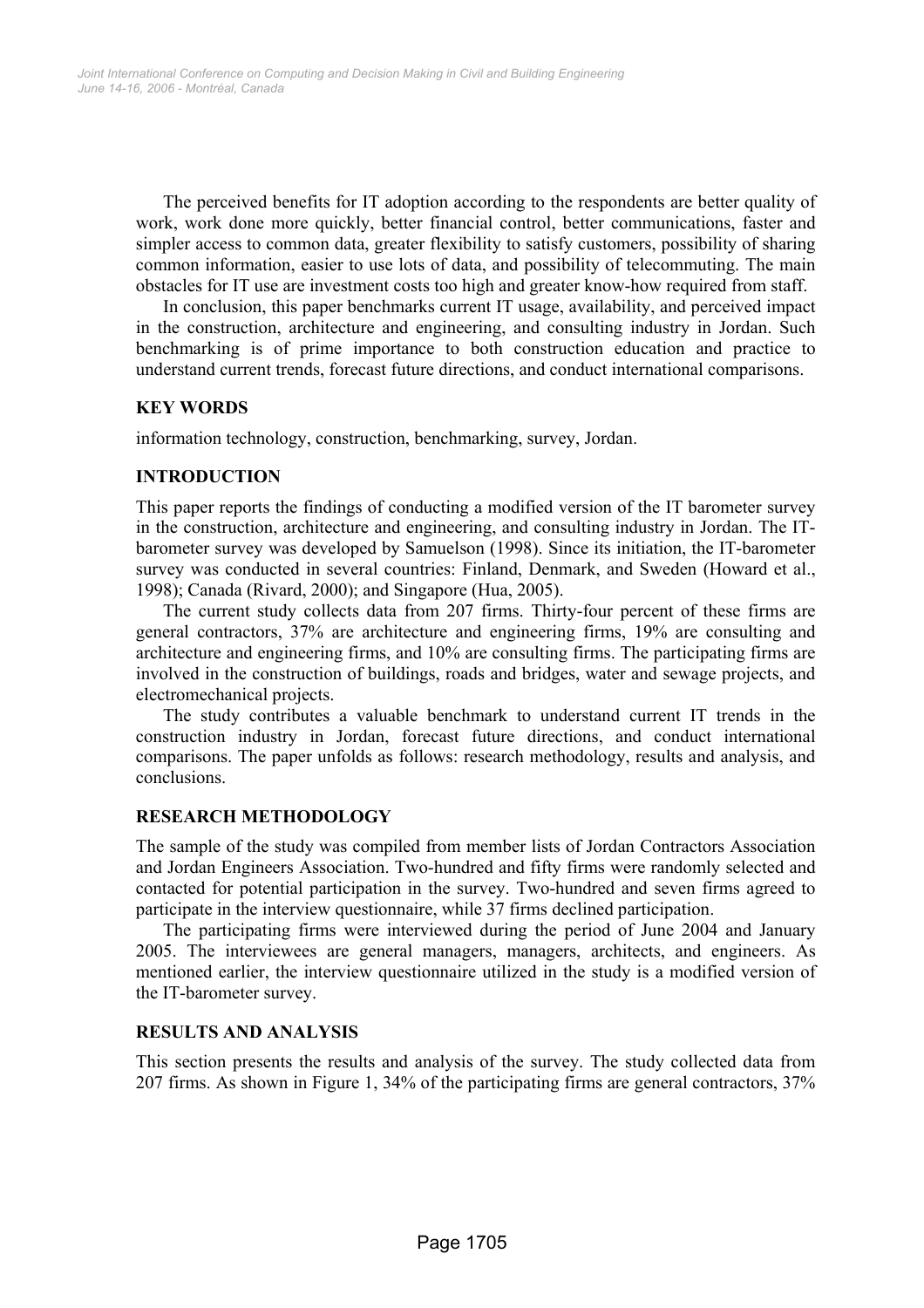

are architectural and engineering firms, 19% are consulting and architectural and engineering firms, and 10% are consulting firms.



The size of the participating firms in terms of number of employees varies widely. Fortyseven percent of the participating firms have less than 5 employees, 37% have between 5 and 10 employees, 13% have 11 to 50 employees, 2% have 51 to 150 employees, and 1% has over 150 employees.

The respondents were asked to indicate the number of desktops and laptops at their firms. Only 3.2% of firms do not have computers. The study shows that the industry average is 0.46 desktop per employee and 0.026 laptop per employee.

Figure 2 shows software utilization by the industry. Over 85% of firms utilize Word and Excel. About two-thirds of the participating firms use web browsers and e-mail. Structural analysis software like Prokon and Staad are utilized by approximately one-third of firms. Primavera is utilized by more firms in the industry compared to MS Project. Thirty-one percent of firms use Primavera compared to13% only use MS Project. Photoshop is the least utilized software by the industry with only 10% of firms report using it.

Respondents were asked to indicate method and/or software used to produce design drawings. The respondents were offered 4 choices: manually, AutoCAD, Microstation, and other. Almost all firms use AutoCAD to produce design drawings. The respondents were further asked to indicate the percentage every method/software was used to produce the drawings. Ninety-four percent of firms use AutoCAD (75-100%) of the time to produce design drawings.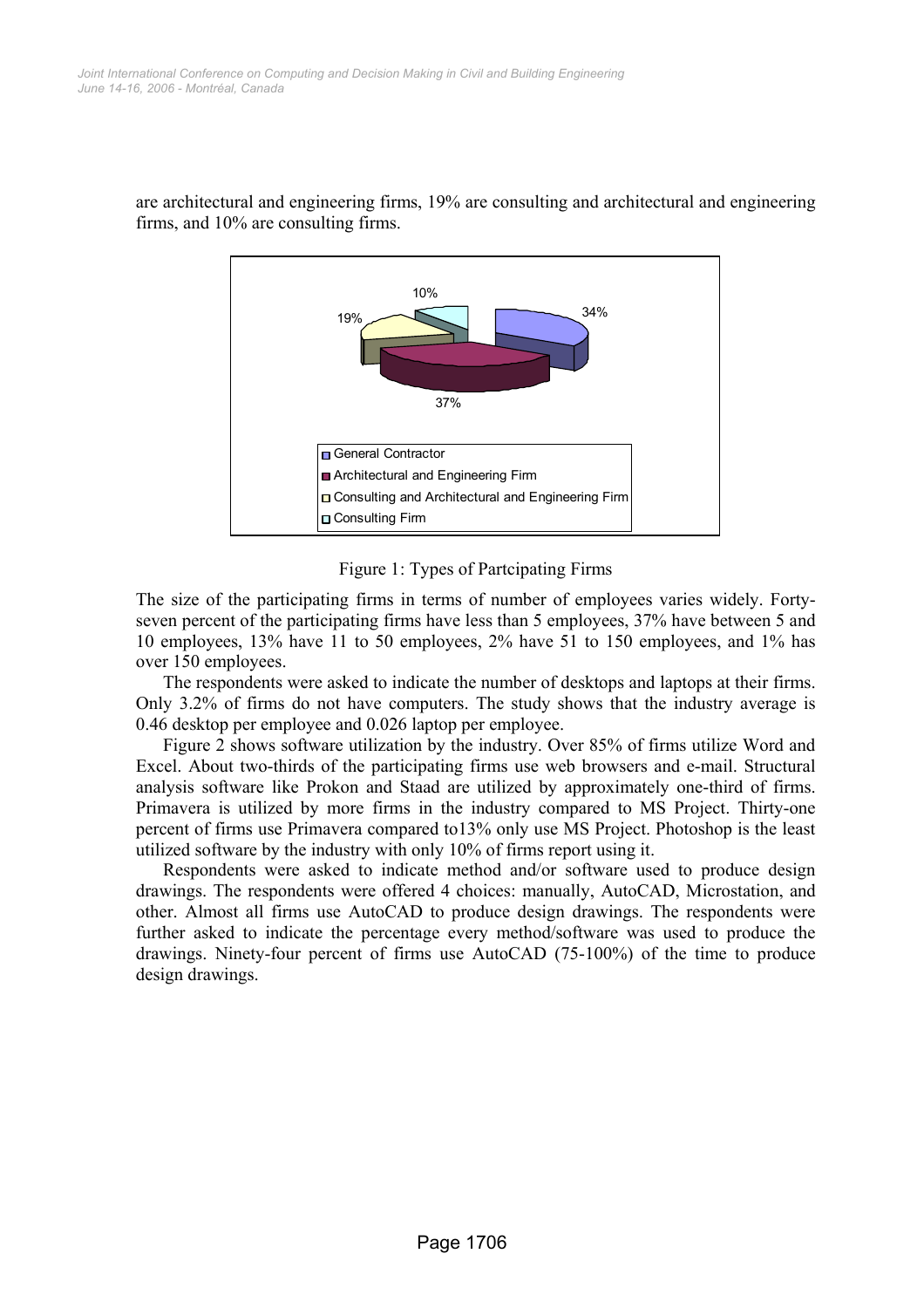

Figure 2: Software Utilization

The respondents were asked to indicate the type of connection used by their firms to connect to the Internet. As shown in Figure 3, 62% use a dial up modem, 29% use an ADSL, and 9% do not connect to the Internet.



Figure 3: Connecting to the Internet

The survey showed that only few firms have a web site and that more firms are planning to launch a web site in the next 2 years. Figure 4 shows that only 15% of firms currently have a web site, 48% are planning to have a web site in the next 2 years, and 37% do not have a web site and are not planning to have one in the next 2 years.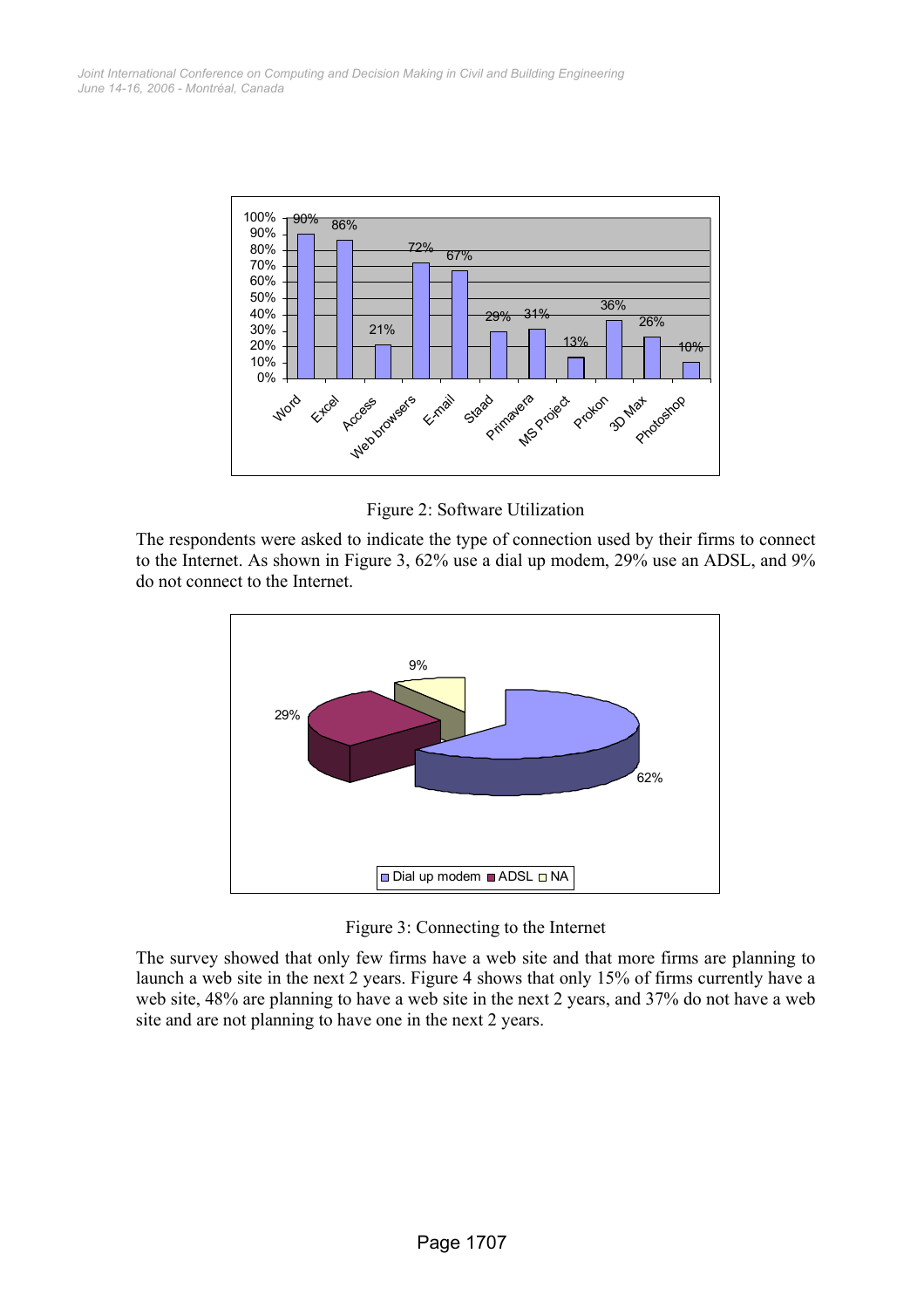

Figure 4: Availability and Plans Regarding Web sites

Access to e-mail is not available to all employees as indicated by the survey. Figure 5 shows that only 32% of firms provide e-mail access to over half of their employees, while 68% of firms provide e-mail access to less than half of their employees. The survey shows similarity of availability of Internet access to that of e-mail access. Sixty percent of firms provide Internet access to less than half of their employees compared to 40% of firms offer such access for over half of their employees.



Figure 5: Percnetage of Employees that Have E-Mail Access

IT utilization has offered the opportunity to exchange documents electronically. Figure 6 shows that meeting minutes, design documents, and calculations are sometimes exchanged electronically by over 40% of the industry. Both construction documents and specifications are never exchanged electronically by over 50% of the industry.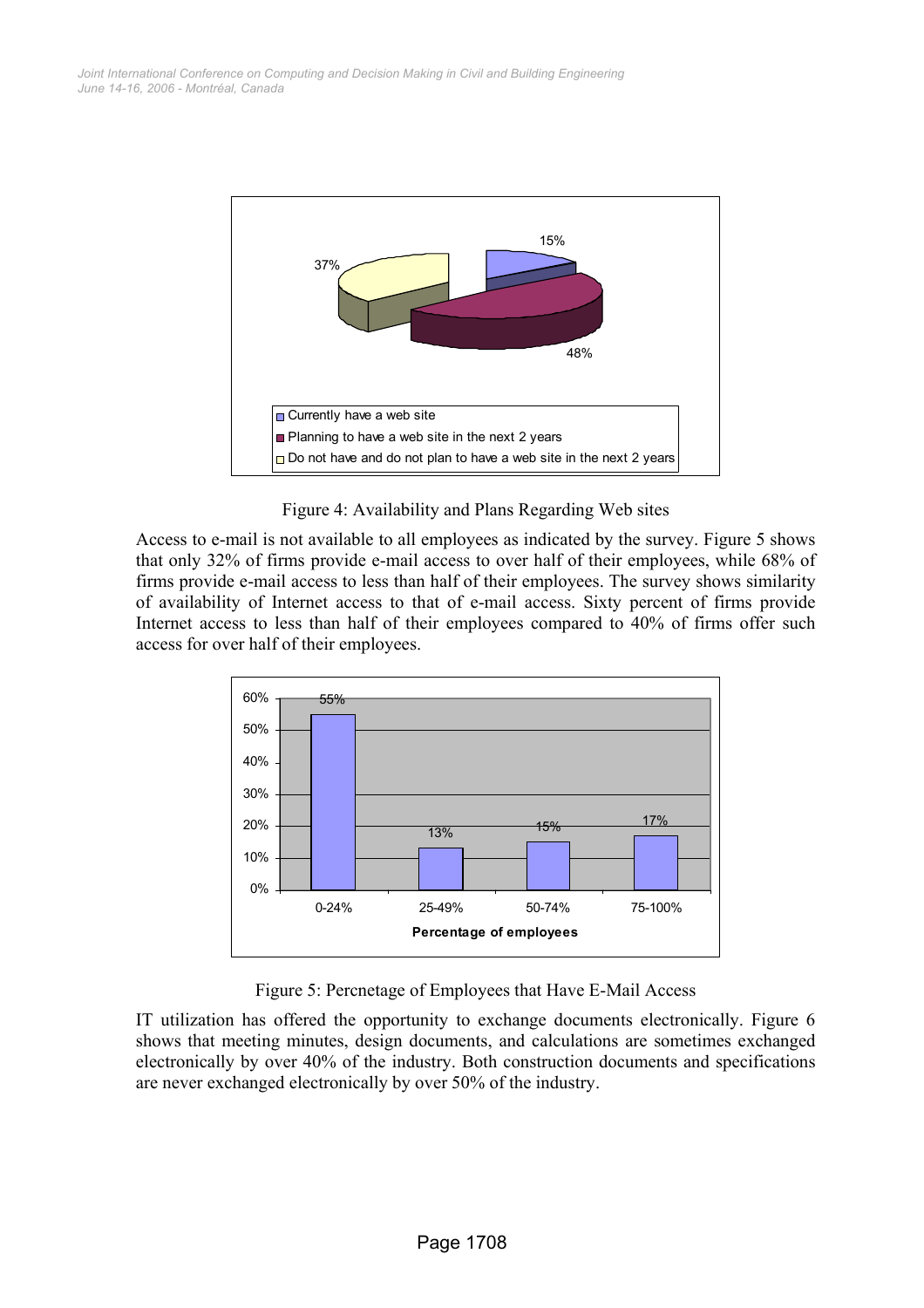

Figure 6: Electonic Exchange of Documents

The industry is investing more dollars in IT. Eighty-two percent of firms have increased their IT investment in the past 2 years compared to merely 1% who have decreased their investment. Figure 7 shows that the industry will continue to increase its IT investment. Eighty-five percent of firms are planning to increase their IT investment in the next 2 years compared to only 15% who plan to keep their investment unchanged.



Figure 7: IT Investment in the Next 2 Years

A successful deployment of IT requires acceptance on the part of the employees of the industry. As shown in Figure 8, 47% of firms reported active involvement of their staff, 43% experienced quick acceptance, 9% indicated slow acceptance, and only 1% faced resistance by their staff for greater IT use.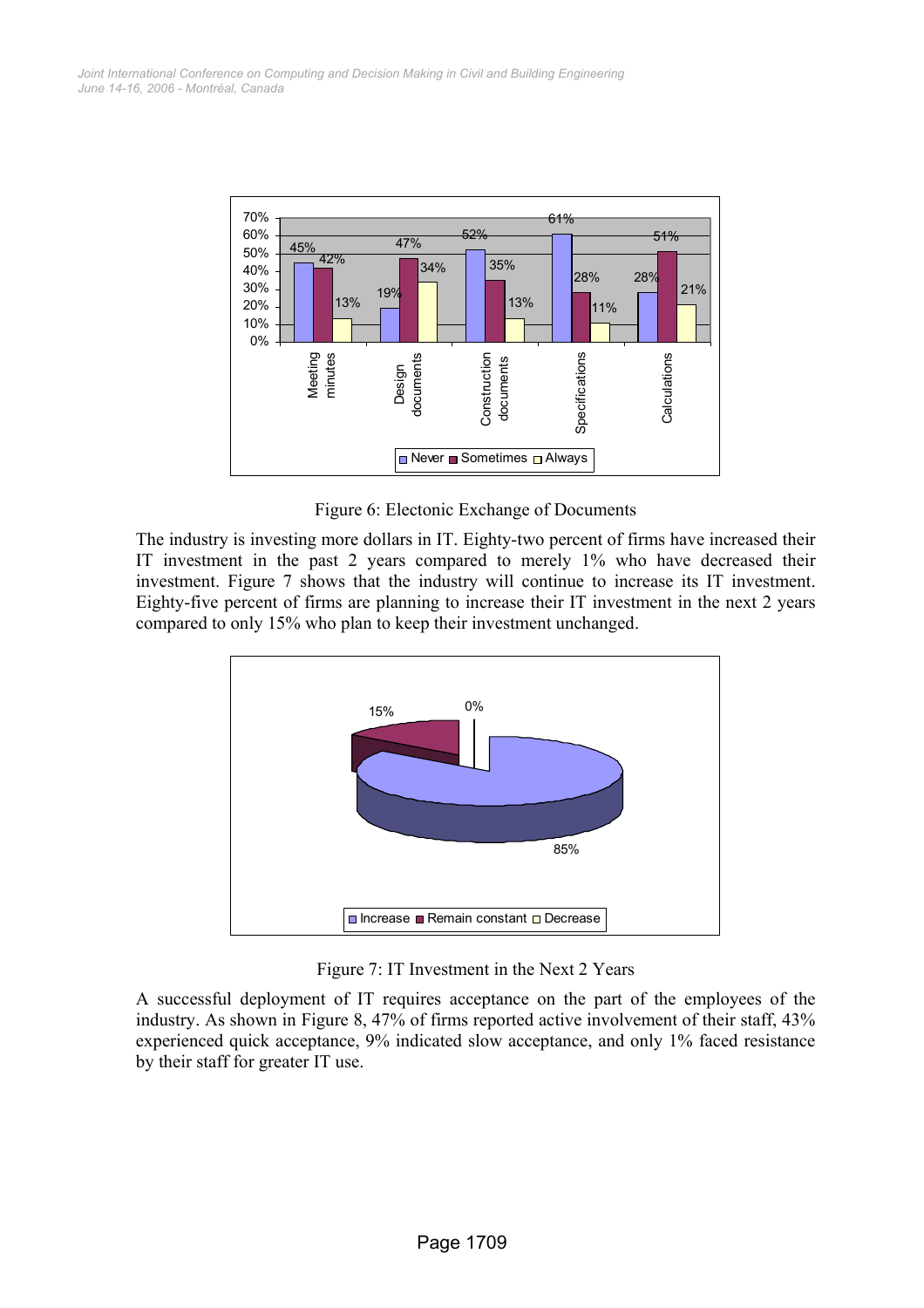

Figure 8: Staff Attitude Towards Greater IT Use

The industry believes that IT has impacted the productivity of business activities. Figure 9 shows that 67% of respondents believe that productivity of general administration has increased as a result of IT use compared to 33% of respondents who believe that the productivity of general administration has not changed. Ninety-seven percent of respondents believe that the productivity of design has increased compared to 3% only who believe that such productivity is unchanged. The productivity of project management has increased according to 81% of respondents, while 19% believe that such productivity remains unchanged. None of the respondents believe that the productivity of general administration, design, or project management has declined as a result of IT use.



Figure 9: IT Impact on the Productivity of Business Activities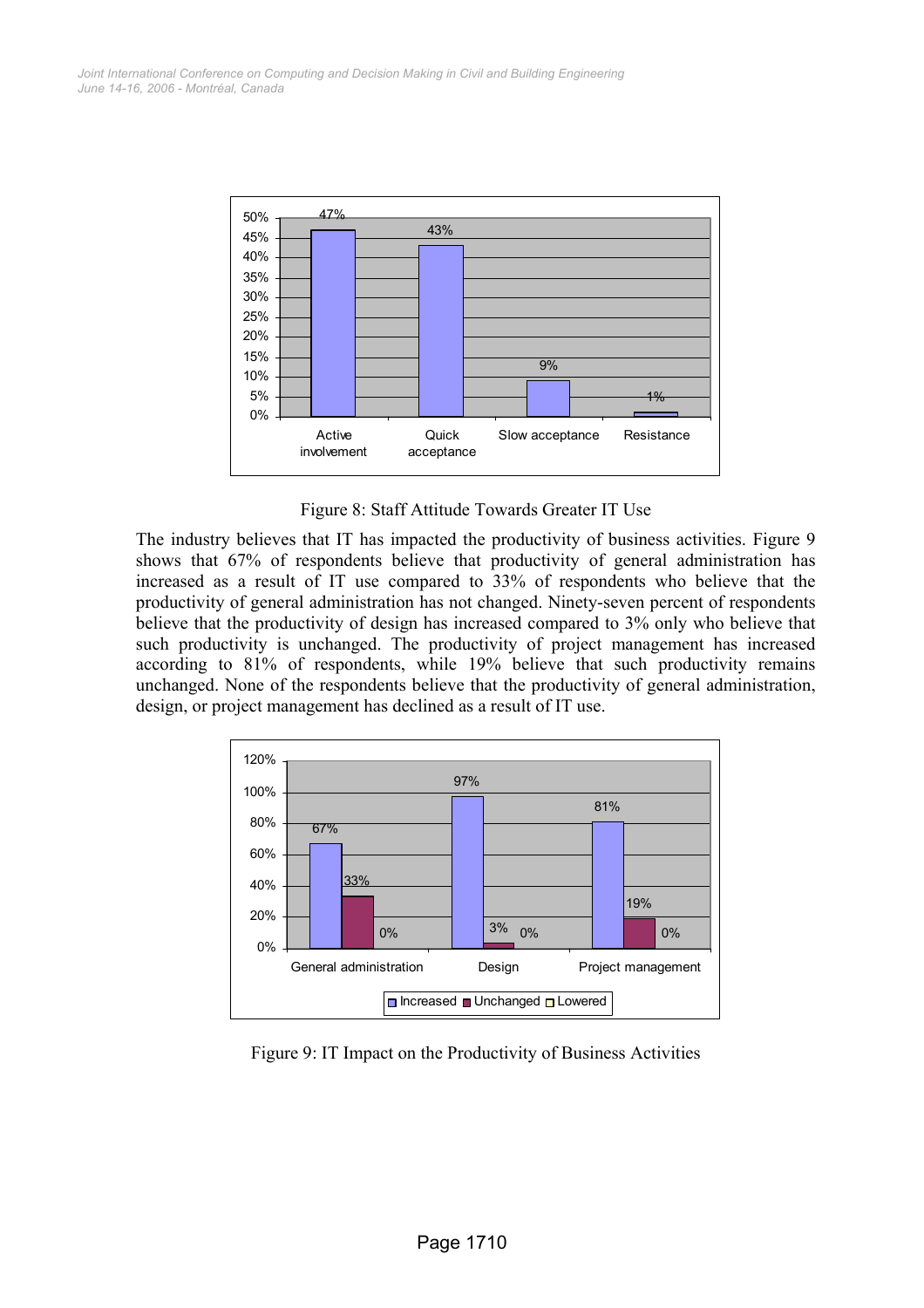Figure 10 shows the importance of motivations for using IT. Ninety-two percent of respondents rate demand from customers as a very important motivation for using IT. Efficiency of technical work, means of competition, demands from employees, boost the image of the company are rated very important motivations for using IT by over 60% of the respondents.



Figure 10: Motivations for Using IT

Almost all respondents indicated that the introduction of IT has improved both document quality and speed of work. About half the respondents believe that proportion of new operations and cost of doing business are higher as a result of IT introduction.



Figure 11: Changes Caused by the Introduction of IT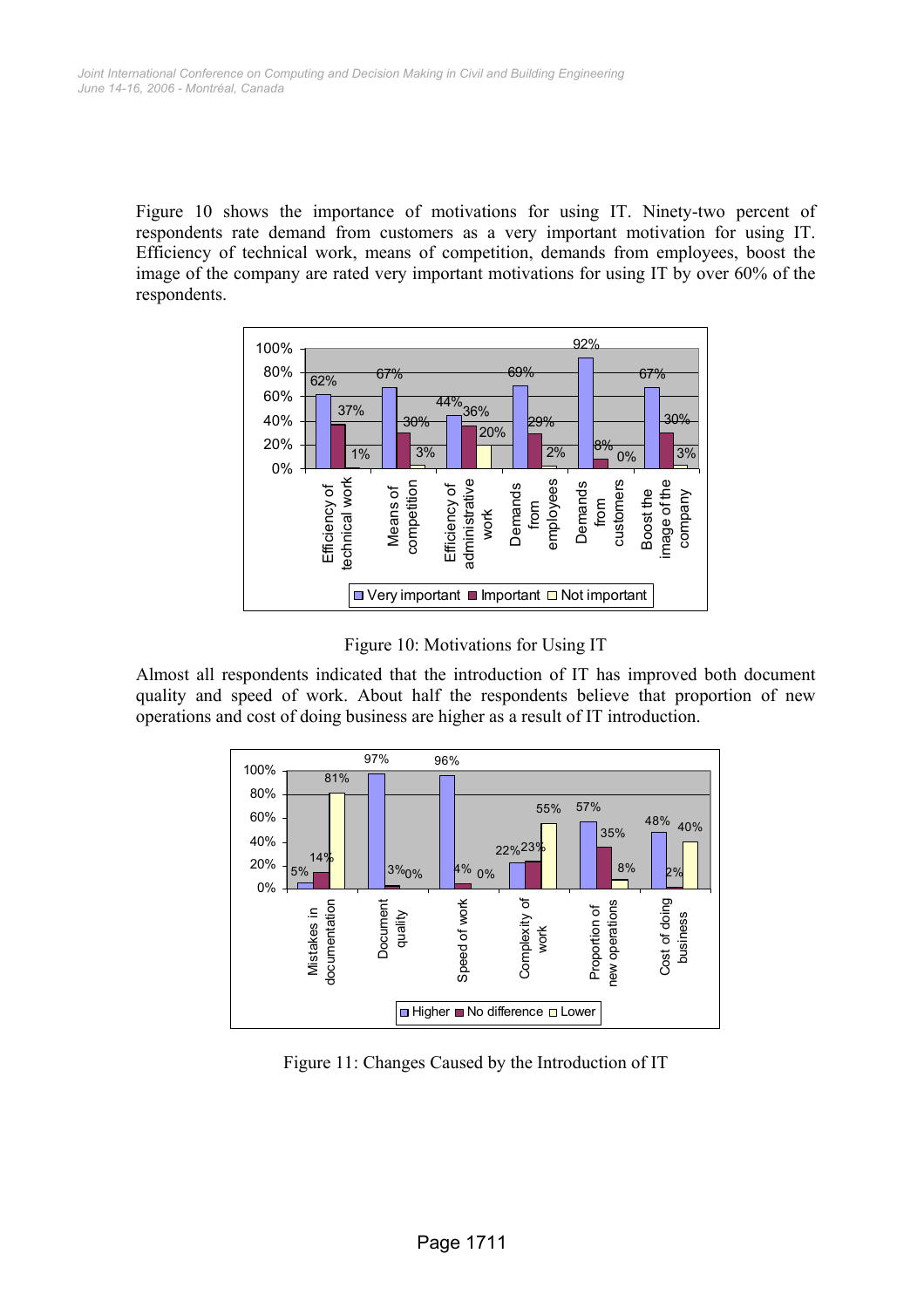Respondents were asked to indicate their view of the main benefits of IT adoption. Table 1 shows that over 80% of respondents agree that the main benefits of IT adoption are the following: better quality of work, work done more quickly, better financial control, better communications, faster and simpler access to common data, greater flexibility to satisfy customers, possibility of sharing common information, easier to use lots of data, and possibility of telecommuting.

| <b>Main Benefits of IT</b>                | <b>Strongly</b><br><b>Disagree</b> | <b>Slightly</b><br><b>Disagree</b> | <b>Slightly</b><br><b>Agree</b> | <b>Strongly</b><br>Agree |
|-------------------------------------------|------------------------------------|------------------------------------|---------------------------------|--------------------------|
| Better quality of work                    | 1                                  | 3                                  | 26                              | 70                       |
| Work done more quickly                    | 0                                  | 5                                  | 34                              | 61                       |
| Better financial control                  | 1                                  | 13                                 | 53                              | 33                       |
| Better communications                     | 0                                  | 6                                  | 61                              | 33                       |
| Faster and simpler access to common data  | 0                                  | 13                                 | 57                              | 30                       |
| Greater felxibility to satisfy customers  | 0                                  | 3                                  | 36                              | 61                       |
| Possibility of sharing common information | 1                                  | 13                                 | 62                              | 24                       |
| Easier to use lots of data                | 1                                  | 16                                 | 62                              | 21                       |
| Possibility of telecommuting              | 1                                  | 11                                 | 67                              | 21                       |
| Possibility of reducing staff             | 15                                 | 34                                 | 45                              | 6                        |
| Less use of paper                         | 22                                 | 28                                 | 40                              | 10                       |

| Table 1: Main Benefits of IT Adoption (%) |  |
|-------------------------------------------|--|
|-------------------------------------------|--|

Main obstacles for greater use of IT include continual demand for upgrading, investment costs too high, greater know-how required from staff, risk that IT leads to inefficiency, the old ways work well, and lack of commitment from management. Table 2 shows the responses to those obstacles. Approximately half the respondents strongly agree that one of the obstacles to greater use of IT is that investment costs too high. The majority of the respondents slightly agree that greater know-how required from staff is one of the obstacles to greater use of IT.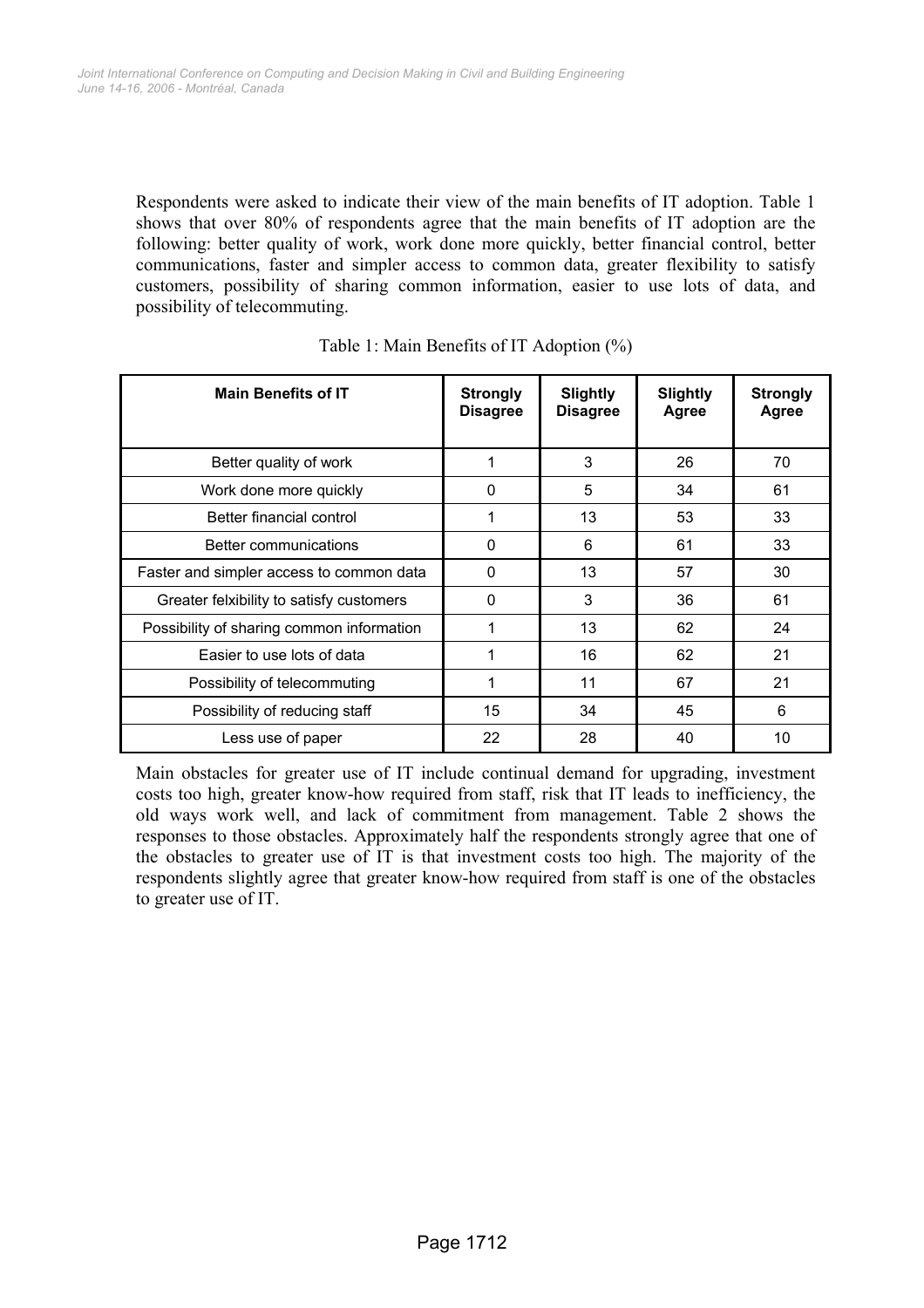| Obstacles to greater use of IT       | <b>Strongly</b><br><b>Disagree</b> | <b>Slightly</b><br><b>Disagree</b> | Slightly<br>Agree | <b>Strongly</b><br>Agree |
|--------------------------------------|------------------------------------|------------------------------------|-------------------|--------------------------|
| Continual demand for upgrading       | 4                                  | 10                                 | 4                 | 39                       |
| Investment costs too high            | 2                                  | 8                                  | 41                | 49                       |
| Greater know-how required from staff | 2                                  | 17                                 | 68                | 13                       |
| Risk that IT leads to inefficiency   | 10                                 | 30                                 | 50                | 10                       |
| The old ways work well               | 24                                 | 47                                 | 24                | 5                        |
| Lack of commitment from management   | 14                                 | 39                                 | 42                | 5                        |

Table 2: Obstacles to Greater Use of IT (%)

### **CONCLUSIONS**

This paper reports the findings of conducting a modified version of the IT barometer survey in the construction, architecture and engineering, and consulting industry in Jordan. The study collected data from 207 firms. The participating firms were interviewed during the period of June 2004 and January 2005. The interviewees are general managers, managers, architects, and engineers. Thirty-four percent of the participating firms are general contractors, 37% are architecture and engineering firms, 19% are consulting and architecture and engineering firms, and 10% are consulting firms. The participating firms are involved in the construction of buildings, roads and bridges, water and sewage projects, and electromechanical projects.

In conclusion, this paper benchmarks current IT usage, availability, and perceived impact in the construction industry in Jordan. Such benchmarking is of prime importance to both construction education and practice to understand current trends, forecast future directions, and conduct international comparisons.

#### **REFERENCES**

- Howard, R., Kiviniemi, A., and Samuelson, O. (1998). "Surveys of IT in the construction industry and experience of the IT barometer in Scandinavia." *Electronic Journal of Information Technology in Construction (ITcon)*, http://itcon.org, 3, 45-56.
- Huo, G. (2005). "Globalization and strategic IT-enabled AEC enterprises in Singapore: a closer look at the SMEs." *Proceeding of the 11th Joint CIB International Symposium*, Helsinik, Finland, 13-16 June, 2005, 94-107.
- Rivard, H. (2000). "A survey on the impact of information technology on the Canadian architecture, engineering, and construction industry." *Electronic Journal of Information Technology in Construction (ITcon)*, http://itcon.org, 5, 37-56.
- Samuelson, O. (1998). *IT-barometern- Uppbyggnad av en undersokning av IT- anvanandet I Byggsektorn (IT barometer. Design of a survey on the use of IT in construction*. MSc